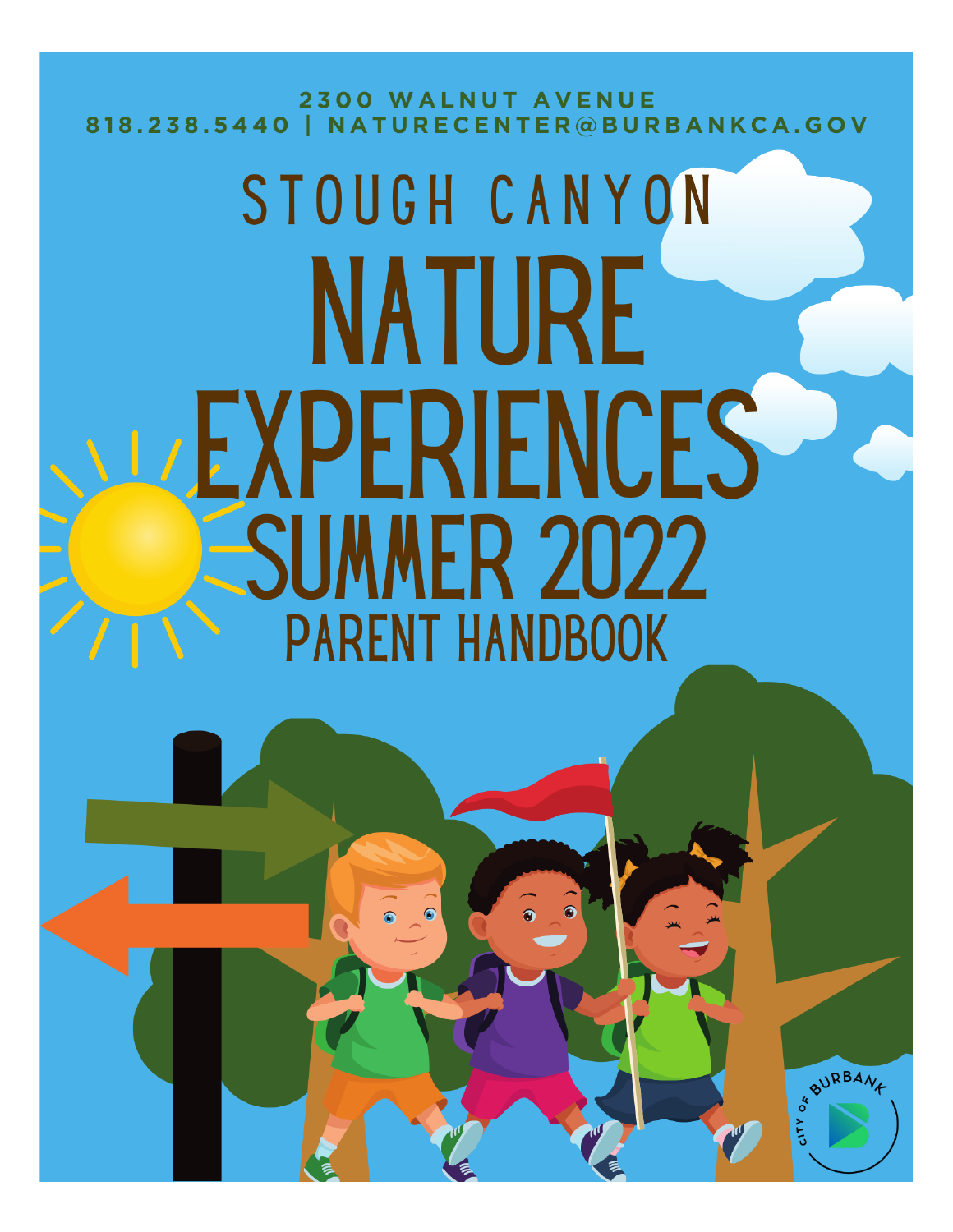# **Welcome**

The City of Burbank Parks and Recreation Department would like to welcome you to our Stough Canyon Nature Experiences camp. We have prepared a very fun and exciting summer with nature hikes, crafts, science experiments, and nature related activities. Campers will learn a variety of topics with nature and the environment as our main theme. Please take the time to read through this handbook as it contains valuable information including camp policies and procedures. We look forward to a great summer!

*\*Hiking and other activities are subject to change or cancellation based on LA County Guidelines, weather conditions and/or safety concerns.* 

#### **CAMP LOCATION AND PHONE NUMBER**

STOUGH CANYON NATURE CENTER | 2300 E Walnut Ave, Burbank CA 91501| 818.238.5440

#### **CAMP HOURS**

Monday — Friday 9:00am — 12:00pm

#### **CAMP ACTIVITIES**

After roll is taken in the morning, campers will go on a short informative hike. Hikes will always take place in the morning and will vary in length dependent on the weather. Staff will adjust programming as needed dependent on the weather and evaluate high temperatures. Campers will then work on a nature related craft and/or activity until pick-up. Please arrive on-time and expect a full parking lot. Doors will open at 8:45am each morning.

#### **LATE PICK UP FEES**

Late pick up fees will be charged starting at 12:01 pm. The charge is \$5.00 per child for the first 15 minutes, or portion thereof, and an additional \$1.00 per minute thereafter. Please make sure your child is arriving on time and being picked up on time. *\*PLEASE ARRIVE ON-TIME– GROUP WILL LEAVE FOR A HIKE NO LATER THAN 9:10am\**

#### **TAX I.D. NUMBER**

For tax purposes, our Tax I.D. number is 95-6000-683. Please keep your receipts for your tax records and/or personal purpose. We do not distribute a cumulative total of day camp fees or reprint receipts. Please make sure we have your correct email on file so you receive an email receipt when we process your payments.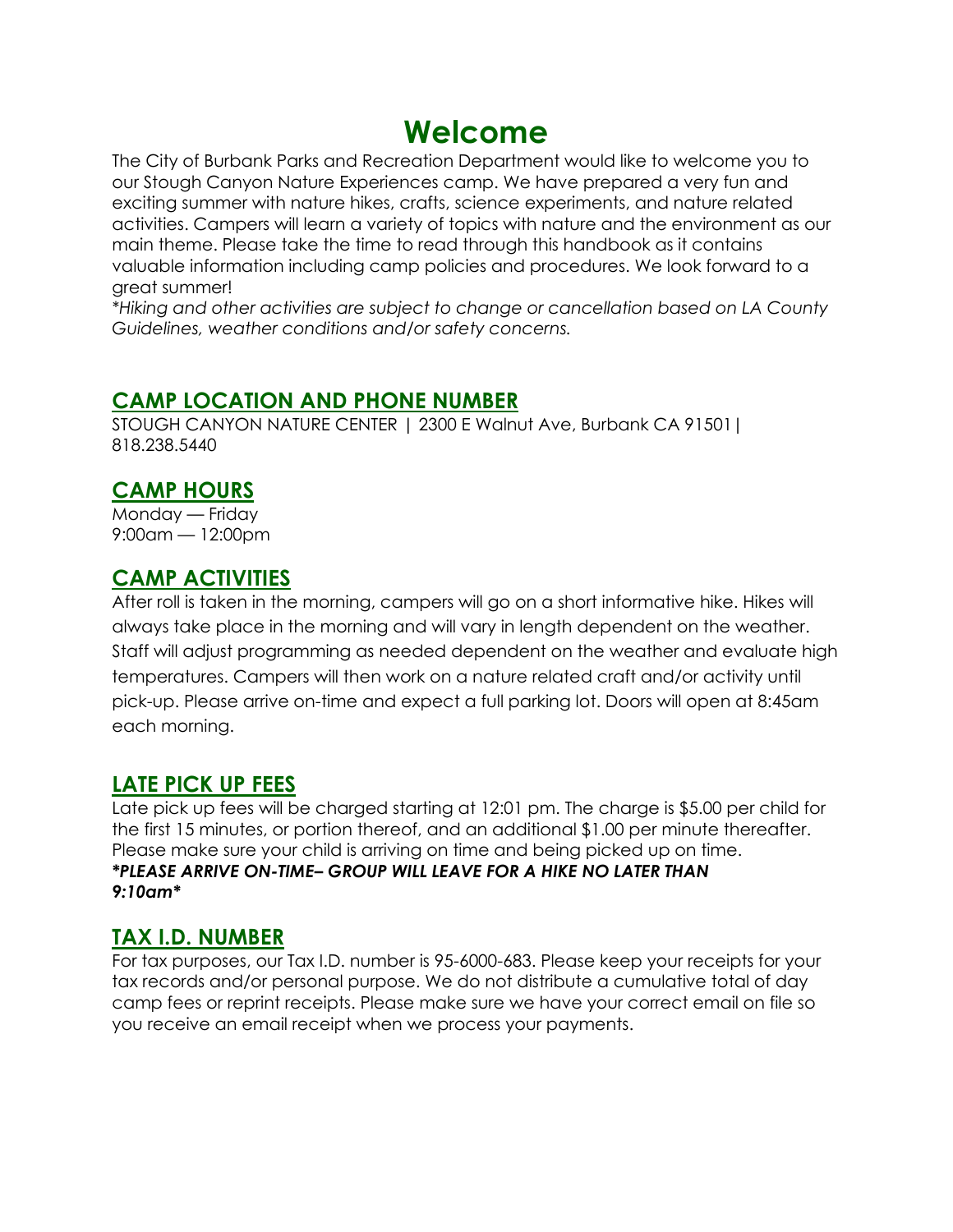# **WITHDRAWLS AND REFUNDS**

All requests for refunds must be done by filling out a Refund Request Form. Forms may be submitted via email to [naturecenter@burbankca.gov](mailto:naturecenter@burbankca.gov) or to the site lead.

- A refund will be issued when request is received at least **10 business days** prior to the start of the week enrolled. No refunds will be issued after this time regardless of the reason of non-attendance.
- For each week refunded, **a \$10 refund fee per child, per week** is withheld regardless of reason for refund.
- A refund will not be issued for days missed in a week and there are no make-up days.
- Session camp fees are non-transferable and may not be applied toward another camp, session balance, or program.
- Any refund of camp fees may take up to one week after notification to be processed. After a refund has been issued, credit card refunds may take up to seven business days depending on your credit card company/bank and check refunds may take 3-6 weeks to receive.

# **SIGN-IN/OUT POLICY**

A parent or responsible adult must sign their child(ren) into camp with staff upon arrival. A parent or responsible adult (listed on your registration form will be authorized to signout your child. A photo I.D. will be required to verify the parent's or responsible adult's identification. If an unauthorized adult attempts to pick up your child(ren), or if the adult's identification cannot be verified with a picture I.D., the staff will not release your child(ren) to him/her. Changes to your authorization list (adding/deleting names) may be done with your camp director.

#### **EMERGENCY PREPAREDNESS**

In the event of an emergency, facilities may be placed on lockdown or may require evacuation. In extreme circumstances, campers may be relocated to a nearby park or safe zone. Should a facility phone become unreachable, please call the Parks & Recreation Administrative Office at (818) 238-5300.

#### **PARENT INVOLVEMENT**

The City of Burbank Parks and Recreation Department is committed to providing safe and quality programs for your children. For the safety of the children in the Stough Canyon Nature Experiences program, the City of Burbank does not allow parents/adults to volunteer or make extended visits during program hours. Engaging in activities or interacting with other children during program hours is prohibited.

#### **WHAT TO WEAR TO CAMP**

Campers should wear comfortable clothing and hiking/athletic shoes (NO SANDALS, CROCS OR OPEN TOE SHOES) to camp. Please apply sunscreen to your child before arriving at camp.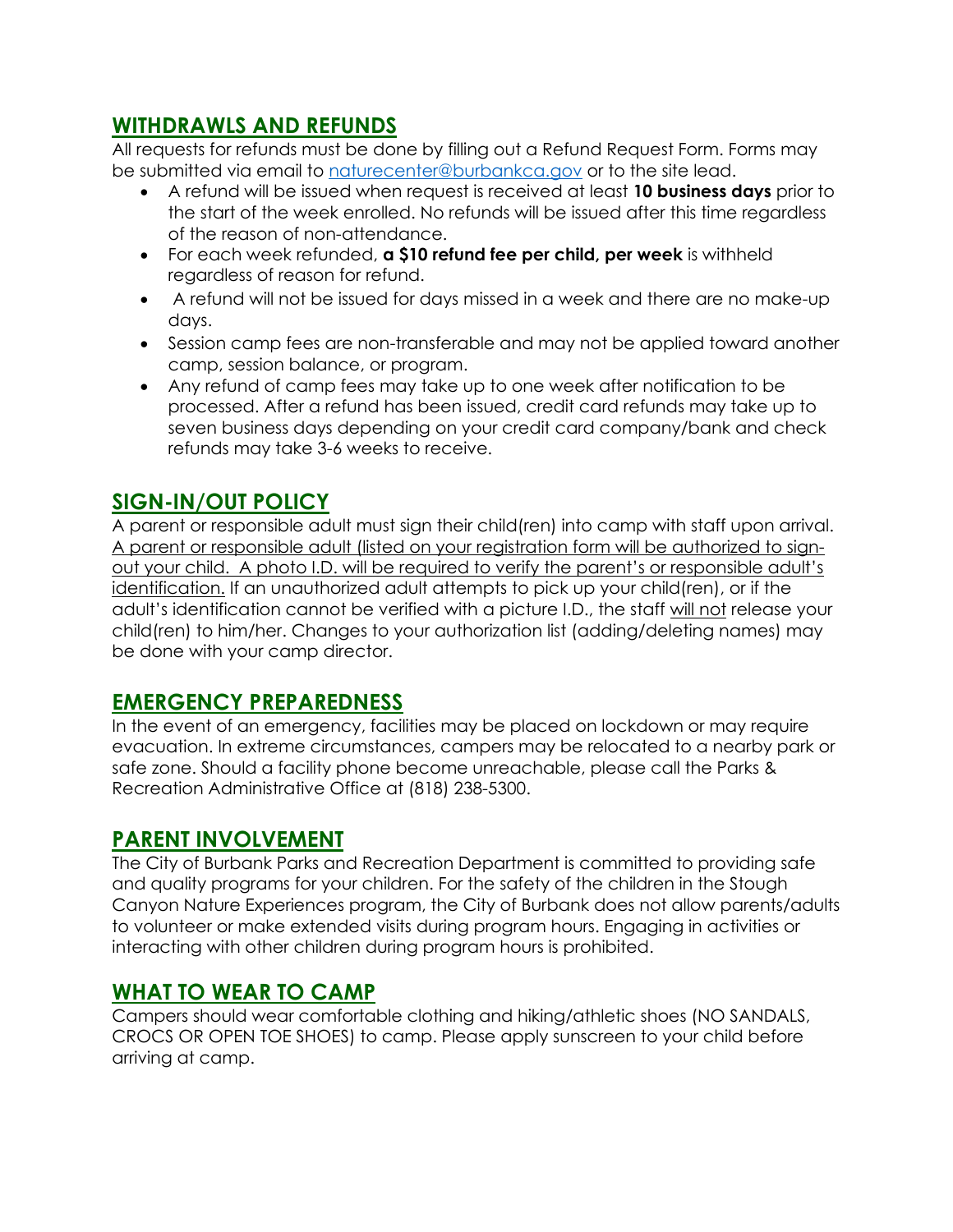#### **WHAT TO BRING TO CAMP**

- Close-toed athletic or hiking shoes
- Sunscreen
- Water
- Hat
- Refillable water bottle (16oz)
- Snack
- Mask (clean mask required daily)

#### **WHAT NOT TO BRING TO CAMP**

- Electronic devices such as cell phones, video games, MP3 players or other valuables
- Expensive clothing or jewelry
- Games, toys or trading cards

# **SNACKS**

Please send your child with a healthy hearty snack and a refillable full size water bottle. In order to prevent accidental contact or ingestion by campers with severe allergies, the City of Burbank to avoid sending any snacks containing nut products. **Please make sure staff is aware of any allergies your child may have.**

#### **LOST ITEMS**

Nature Experiences is not responsible for any items lost or stolen. Please mark all articles of clothing and personal belongings with your child's full name. At the end of each day, any personal belongings left at camp are placed in the Camp Lost and Found. Unclaimed Lost and Found Items will be donated after 30 days.

#### **BATHROOM PROCEDURES**

Staff supervise all trips to the bathroom and inspect the facility prior to allowing a child to enter. The number of children that may enter the facility at any one time is dependent on the overall size of the facility. Staff members stand at the doorway to the bathroom in order to control and prevent any inappropriate activity.

Should a child require assistance with a clothing item such as a difficult button, staff will position themselves so that they are visible to others.

#### **PHOTOGRAPHY**

Please be advised that Stough Canyon Nature Experiences participants are subject to being photographed and such photographs may be used to publicize City of Burbank programs and events.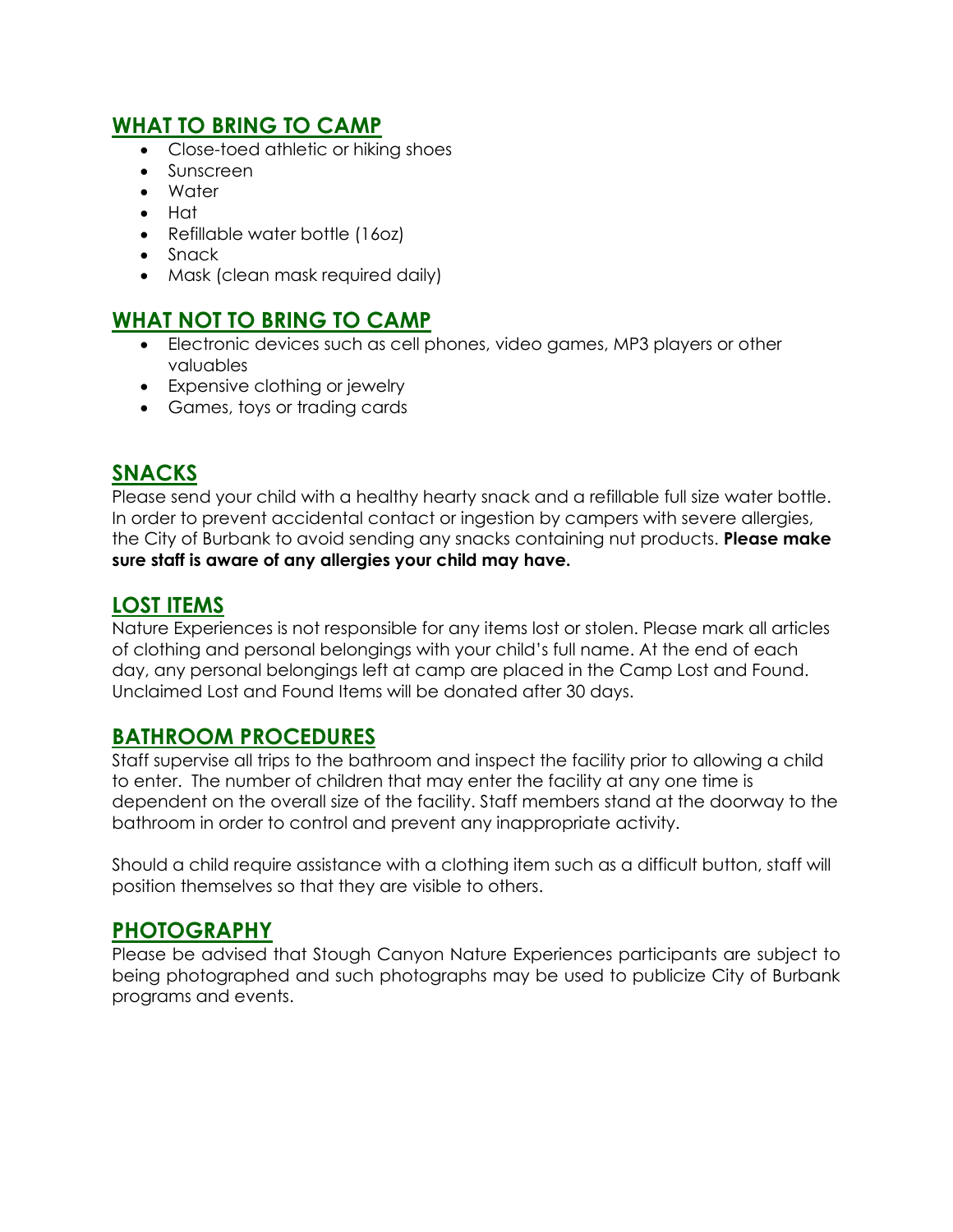#### **MEDICATION**

**Prescription Medication:** If your child requires any medication (including an EpiPen) during program hours, you and your doctor must complete a Burbank Parks & Recreation Department Prescription Medication Release Form. Summer Daze staff will administer the medication only with this form on file. Camp staff must hold all medication. Please bring in medications in their original containers. Please do not put your child's medication in their lunches, cubbies/baskets or send medication with your child to administer themselves.

**Over-the-Counter Medication:** If your child will be taking over the counter medication (such as Tylenol, Benadryl, etc.) during program hours, we must obtain the Burbank Parks & Recreation Department OTC Medication Release Form signed by the parent. Staff will administer the medication, as needed, according to the product label only. Please bring in medications in their original containers. Camp staff must hold all medication. Please do not put your child's medication in their lunches, cubbies/baskets or send medication with your child to administer themselves.

#### **Please note any information that will help staff effectively supervise your children (for example: health considerations, special needs, etc.) during the registration process.**

#### **DISCIPLINE**

Safety of the camp participants is our top priority. The discipline policy is set to ensure everyone in camp is safe and having a good experience. If there is a need for discipline, appropriate action will be taken. The procedures used by staff are designed to be fair, consistent, and effective. The staff and child will discuss the inappropriate behavior and expectations of campers. Parents will also be informed of the situation. If a child's actions are unsafe or continuously disruptive to the camp's operations, disciplinary action will be taken. Depending on the misbehavior, the child could receive a warning, a time-out, participation privileges taken away, and/or suspension or expulsion of the program.

Examples of misbehavior that could result in discipline:

- 1. Causing or attempting to cause physical injury to a fellow camper, staff, or member of the public
- 2. Causing damage to City property or private property
- 3. Committing an obscene act
- 4. Engaging in habitual profanity, inappropriate words, teasing or vulgarity
- 5. Willfully defying and/or disrespecting the Parks and Recreation staff
- 6. Engaging in bullying through verbal, physical interaction and/or electronic device
- 7. Running away from staff
- 8. Breaking the camp rules
- 9. Additional behavior that may be disruptive, unsafe, and/or inappropriate

If a child's behavior is unsafe or harmful to themselves or others, or is disruptive to the program, parents will be called to pick up their child from camp immediately. The program supervisor reserves the right to determine which consequence is appropriate for the child's actions. Please note that there is zero tolerance for physical violence and unsafe behavior, such as running away and/or hiding from staff.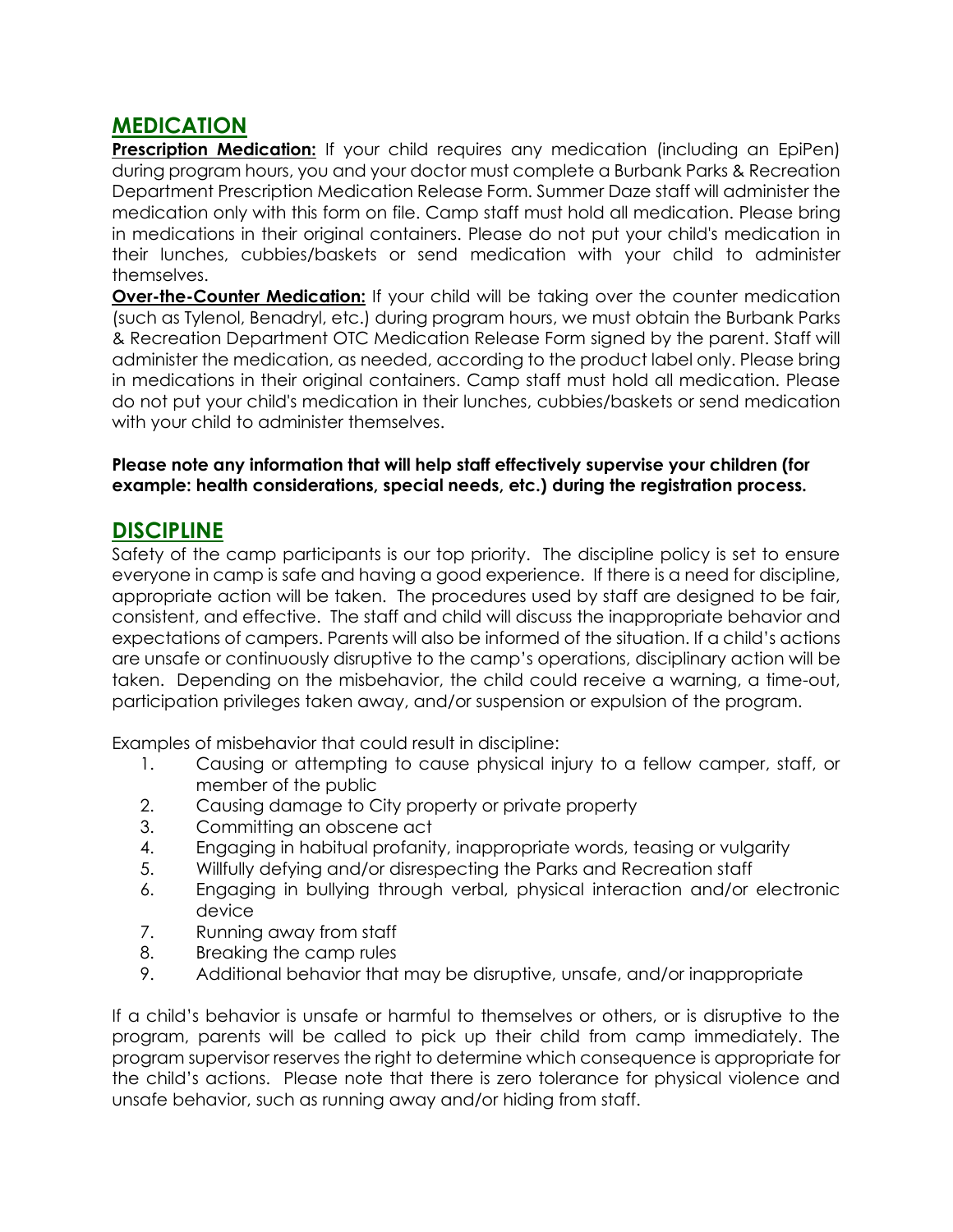# **COVID 19 POLICIES & PROCEDURES**

- **Group Size** Campers will carry out activities and remain in stable groups as much as possible.
- **Social distancing** Camp activities will be structured to allow for as much social distancing as possible.
- **Cleaning/disinfecting** Classrooms, bathrooms, toys, equipment and other hightouch surfaces will be cleaned and sanitized on a regular basis.
- **Handwashing** Regular handwashing will be enforced for staff and campers.
- **Face coverings** Masks are highly recommended while indoors at camp, but not required. This may change depending on the most current recommendations from LACDPH.
- **Drop off and pick up** Families are highly encouraged to designate one person to drop off and pick up camper on a daily basis. Parents are not allowed in the camp room and check-in will take place outdoors. Please be mindful of social distancing while waiting to check children into camp. Masks are required for anyone dropping off or picking up children.

#### **HEALTH POLICIES**

- Parent is responsible for screening themselves and their child at home for symptoms of COVID-19, including fever higher than 100.4 degrees or feeling feverish (chills, sweating), new cough (different from baseline), shortness of breath, muscle or body aches, diarrhea or vomiting, new loss of taste or smell. Anyone with symptoms consistent with COVID-19, including the child, must adhere to current isolation/quarantine Los Angeles County Department of Public Health (LACDPH) guidelines.
- Additional health screening will take place upon arrival at camp, including a temperature reading and general questions regarding COVID-19 symptoms and/or exposure. Parent must be present for this screening.
- Children will not be allowed to attend camp if they or any household members have a fever higher than 100.4 degrees or display other symptoms of COVID-19 as listed above.
- Children who become sick during the camp day will be separated from the group and sent home immediately.
- Parents must notify camp staff if their child or any household member tests positive for COVID-19. In such a situation, the camper may not return to camp until they are allowed to exit self-isolation or self-quarantine under the LACDPH's current health order.
- Camp staff will adhere to the same health guidelines as described for campers.
- Children who exhibit symptoms of illness that are not listed above may be required to be symptom-free for 24-hours before returning to camp. See Parent Handbook for additional information regarding the Health & Wellness Policy.

**The City of Burbank Specialty Camps are currently operating under the County of Los Angeles Department of Health Protocols for Day Camp and Decisions Pathways. Detailed information can be found at:**

**[http://publichealth.lacounty.gov/media/coronavirus/docs/protocols/Reopening\\_DayCamps.pdf](http://publichealth.lacounty.gov/media/coronavirus/docs/protocols/Reopening_DayCamps.pdf)**